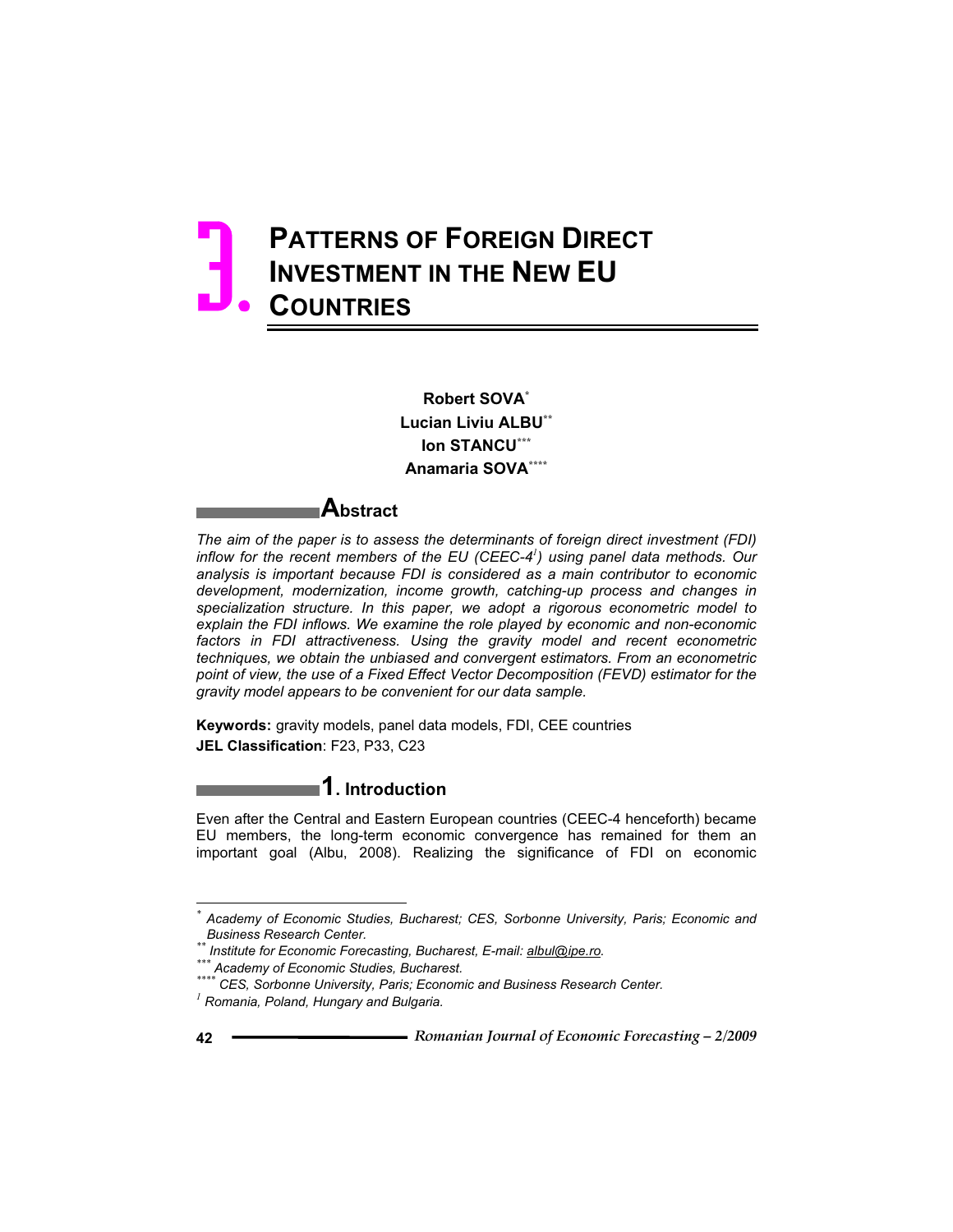performance, many researchers have focused their attention on the determinants of the FDI inflows.

The increasing openness of the Eastern European countries during the gradual transition to the market economy made them targets for foreign investors. Their specific features have played an important role in the attractiveness of different types of investments, leading to changes in the market structure. There are different determinants of the FDI inflows. The literature identifies a number of factors that distinguish between relocation investment based on the production division and market seeking investment, which aim to win the local market<sup>2</sup>. The investment incentives are based on factors provided by literature, but other specific factors can be identified. Taking into account the role of FDI in the economic transformation of the host country, we propose an empirical analysis to identify the behaviour of FDI in host countries using a gravity approach. Inspired initially by the law of physics (Newton), the gravity model has become an essential tool in the simulations of FDI flows (Rault, Sova, 2008).

Generally, FDI is explained by the size of host and origin countries and the geographical distance between them. The empirical results suggest that, on the one hand, if the country size is important its capacity to invest abroad is higher (high FDI outflows level) and, on the other hand, if the host country size is important its market presents potential outlet (high FDI inflows). Concerning the geographical distance in theory, its influence is ambiguous. The difference in factor endowments favours the FDI in accordance with the traditional theory of international trade, but the new theory of international trade suggests that this difference is unfavorable to FDI inflows. We develop an eclectic approach under which we establish that FDI inflows are determined by the comparative advantage of production factors (unit labour costs, host market size) and gravity factors. Our analysis is based on a panel data set containing information on FDI net flows for seventeen home countries (outflows), four host countries (inflows) for the period 1990-2005. One may notice that the dynamics of FDI inflows is strongly stimulated by competitiveness factors, country size and reforms. The geographical distance represents a barrier to the FDI inflow.

The analysis of FDI behavior stays at the crossroads of the international economics and the industrial economics. The first allows for understanding the arbitration between trade and production factors movement. The second highlights the development strategies of firms and the arbitration between various modes of organizing their activities. This diversity of possible approaches explains the absence of a unified theory of FDI.

One theoretical approach, introduced by Dunning (1977, 1981), the "OLI framework", considers FDI as determined by Ownership, Location and Internalization advantages which the multinational company holds over the foreign producer;

 *the ownership advantage* includes a product or a production process such as a patent, trade secret, reputation for quality to which other firms do not have access;

*Romanian Journal of Economic Forecasting – 2/2009* **<sup>43</sup>**

 $\overline{a}$ 

*<sup>2</sup> Borenstein E., J. de Gredotio, J. Loo (1998), De Mello, L. R. [1999], Bos J.W.B. and M. Van de Laar (2004)*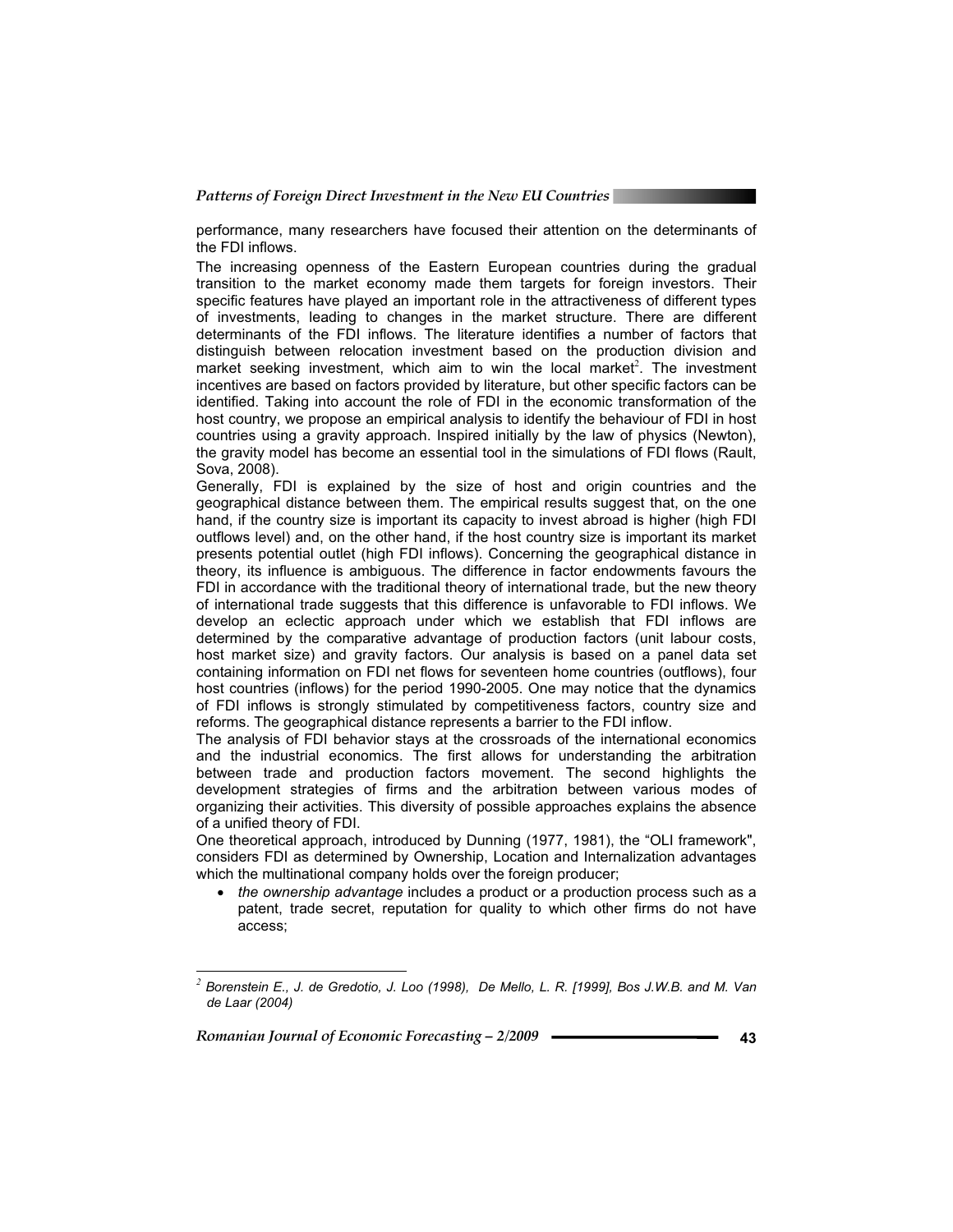- *the location advantage* stems directly from the foreign market, such as low factor prices or customer access, together with trade barriers or transport costs that make FDI more profitable than exporting;
- *the internalization advantage* is a more abstract concept to explain why licensing may not be practised; it derives from the firm's interest in maintaining its knowledge assets (such as highly skilled workers who know the firm's technology) internally.

The UNCTAD distinguishes three types of FDI determinants: market seeking, resources or assets seeking, and efficiency seeking. By combining the two last determinants two FDI strategies are defined. The FDI relocation strategy is based on differential competitiveness of the comparative advantages exploitation of host countries and encompasses the motivations of resource seeking and efficiency seeking. In this case, the firms hope that they will increase their efficiency by exploiting the benefits of economies of scale and scope, and also those of common ownership. The relocation strategy is related to the international specialization in accordance with the traditional trade theory. The market seeking FDI strategy aims at penetrating new markets or at maintaining the existing ones.

Regarding the integration effects on the firms' location, many studies have evaluated the risks of concentration. According to a preliminary work (Krugman1991), a centreperipheral structure is accompanied by an economic specialization of territories. According to these models, the Eastern economies' integration intensifies the divergence.

Our study focuses on certain specific features of the transition economies. The wage gap, industrial productivity and the human factor quality less adapted to the international competition, however, characterize these countries. Some recent studies have focused on the successful transition, especially on productivity growth. For the intermediate integration stages, there is a risk of increasing divergence. Our analysis is important because FDI is considered as a main contributor to economic development, modernization, income growth, catching process and changes in the specialization structure.

The rest of the paper is organized as follows. Section 2 presents the panel data estimation methods, the empirical investigation, as well as the econometric results. Section 3 concludes.

### **2. Econometric Analysis**

### *2.1. Panel data estimation methods*

As a research method we propose the statistical modeling of the FDI flows. Statistical modeling is especially used for the empirical determination of the economic laws. The economic theories deal only with the types of relations achieved between variables. The quantitative estimation of these relations represents the duties of stochastic modeling. This uses the economic statistics which has as main goal data gathering and their placement into a suitable form for statistical studies and statistical

**<sup>44</sup>***Romanian Journal of Economic Forecasting – 2/2009*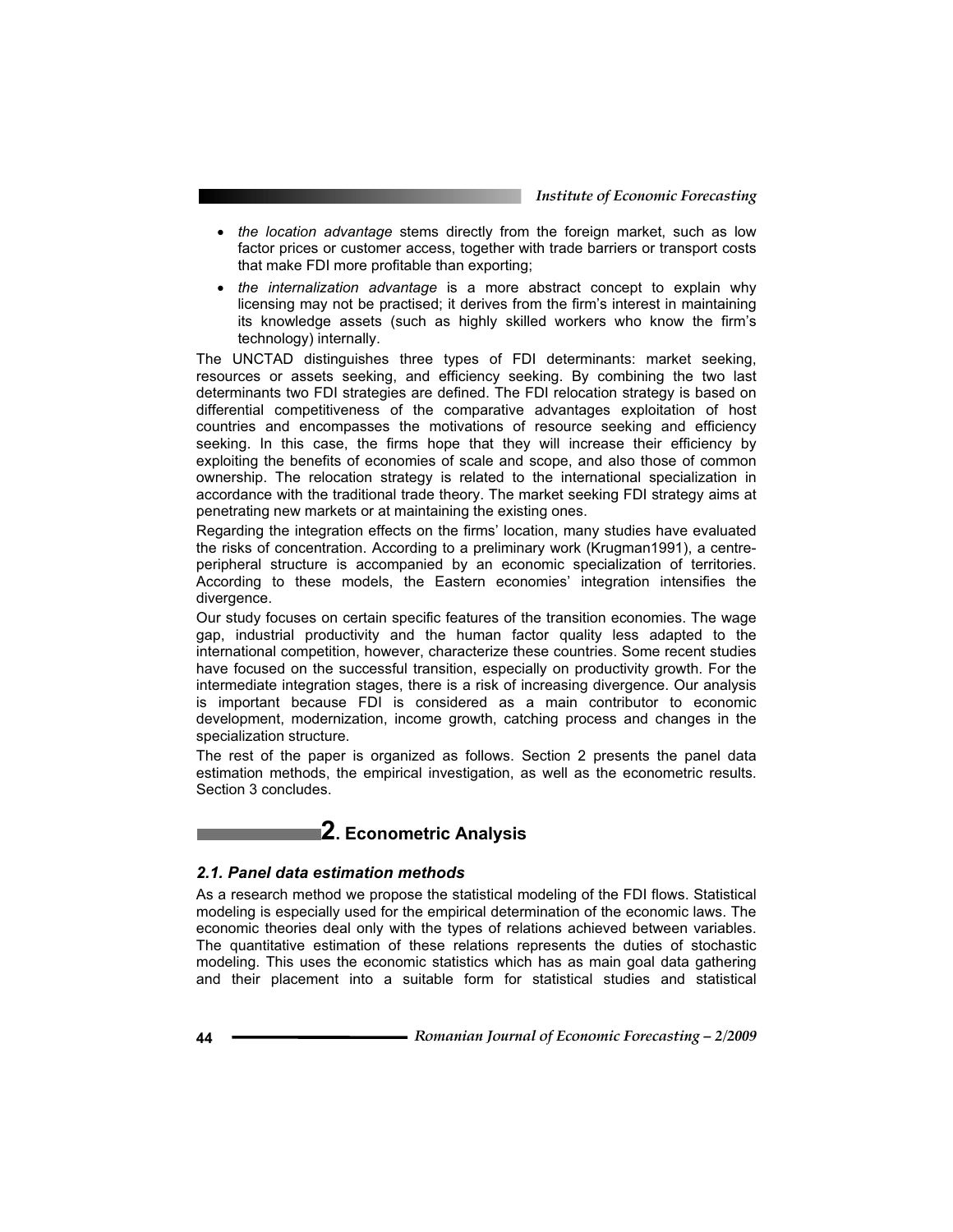mathematics which provide the necessary tools and methods to perform testing and measurement of the links between the variables.

Most studies estimate the FDI inflow in the gravity model framework applying the ordinary least square (OLS) method to cross-section data. Recently, several papers have argued that standard cross-section methods lead to biased results, because they do not account for heterogeneity. On the other hand, the potential sources of endogeneity bias in gravity model estimations fall under three categories: omitted variables, simultaneity, and measurement error (see Wooldridge, 2002).

A solution is to use an estimator to control bilateral specific effects as in a fixed effect model (FEM) or in a random effect model (REM). The advantage of the former is that it allows for unobserved or miss specified factors that simultaneously explain the FDI volume between two countries and lead to unbiased and efficient results<sup>3</sup>. The choice of the method (FEM or REM) is determined by economic and econometric considerations. From an economic point of view, there are unobservable timeinvariant random variables difficult to be quantified, which may simultaneously influence some explanatory variables and the FDI inflow. From an econometric point of view, the inclusion of fixed effects is preferable to random effects because the rejection of the null assumption of no correlation between the unobservable characteristics and explanatory variables is less plausible (see Baier and Bergstrand 2007).

Another method which has gained considerable acceptance among economists (see Egger and Pfaffermayr, 2004) is the Hausman-Taylor's panel incorporating timeinvariant variables correlated with bilateral specific effects (see, for instance, Hausman-Taylor, 1981; Wooldridge, 2002; Hsiao, 2003). Plümper and Troeger (2004) have proposed a more efficient method called "Fixed Effect Vector Decomposition (FEVD)" to accommodate time-invariant variables. Using Monte Carlo simulations they compared the performance of the FEVD method to some other existing techniques, such as the fixed effects or random effects, or the Hausman-Taylor method and their results indicate that the most reliable technique for small samples is FEVD if timeinvariant variables and the other variables are correlated with specific effects. This is the case of our study. Next, we provide more details of the alternative methods mentioned above, i.e. random effect estimator (REM), fixed effect estimator (FEM) and fixed effect vector decomposition (FEVD).

#### *2.1.1. Within Estimator and Random Estimator*

In the presence of correlation of the unobserved characteristics with some of the explanatory variables, the random effect estimator leads to biased and inconsistent estimates of the parameters. In order to eliminate this correlation, it is possible to use a traditional method called "within estimator or fixed effect estimator", which consists in transforming the data into deviations from the individual means. In this case, even if there is correlation between unobserved characteristics and some explanatory variables, the within estimator provides unbiased and consistent results.

The fixed effect model can be written as:

 $\overline{a}$ 

*Romanian Journal of Economic Forecasting – 2/2009* **<sup>45</sup>**

*<sup>3</sup> Egger (2000), Egger (2002).*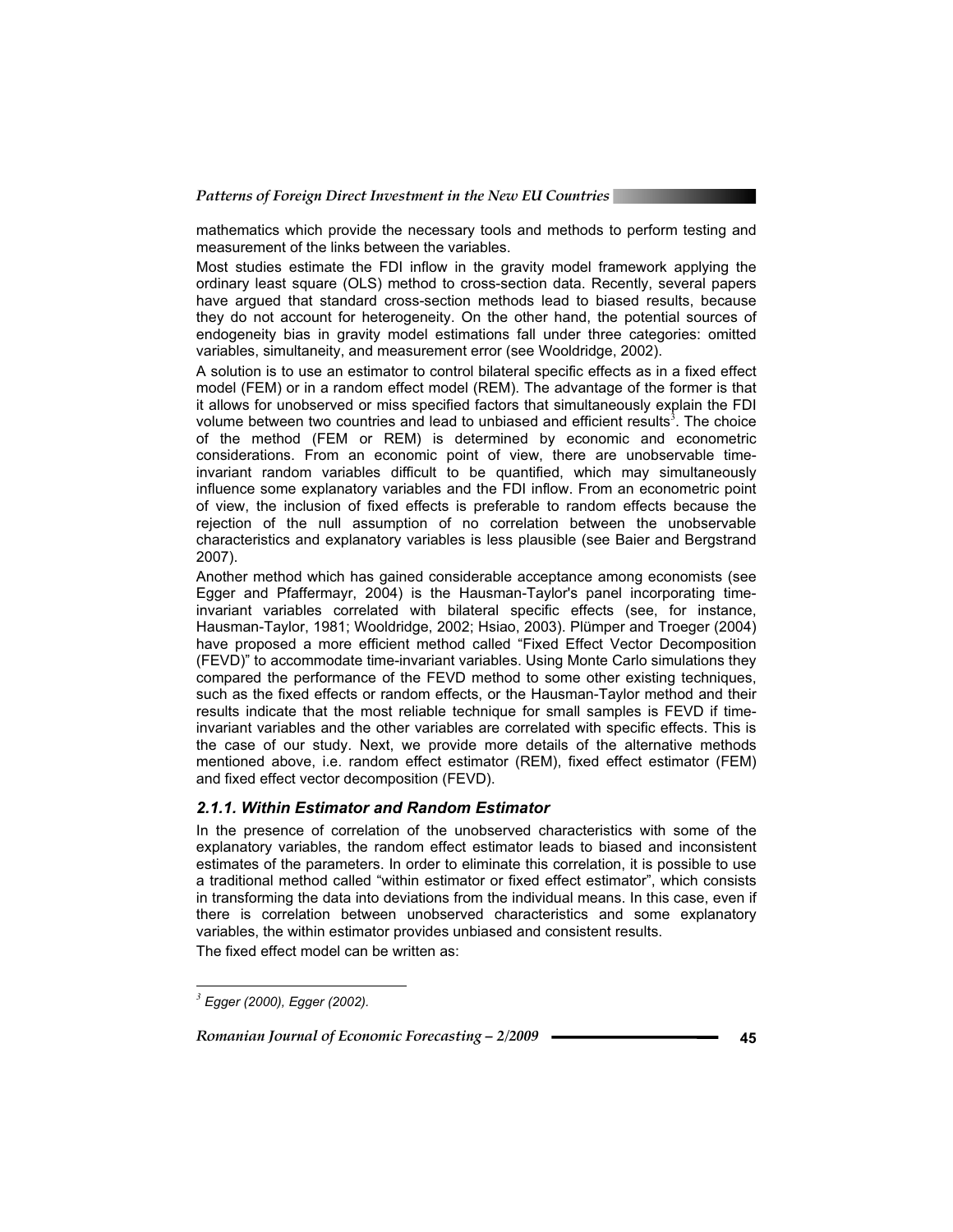*Institute of Economic Forecasting*

$$
\boldsymbol{y}_{it} = \sum_{k=1}^{K} \beta_k \boldsymbol{x}_{itk} + \alpha_i + \boldsymbol{u}_{it}
$$
 (1)

where: - *t* = 1, 2,…,*T*, *k*=1, 2,….K regressors, *i*=1, 2, …N individuals

-  $\alpha_i$  denotes individual effects fixed over time and

-  $u_{it}$  is the disturbance term.

In the fixed effect transformation, the unobserved effect,  $\alpha_i$ , disappears, which yields unbiased and consistent results. The random model has the same form as before,

$$
Y_{it} = \hat{a}_0 + \hat{a}_1 X_{it1} + \hat{a}_2 X_{it2} \dots \dots \dots + \hat{a}_k X_{itk} + \hat{a}_i + u_{it}
$$
 (2)

where an intercept is included so that the unobserved effect, á<sub>i</sub>, has a zero mean. Equation (2) becomes a random effect model when we assume that the unobserved effect,  $a_i$ , is uncorrelated with each explanatory variable:

$$
Cov(x_{itk}, \dot{a}_i) = 0, t = 1, 2, ..., T; k = 1, 2, ..., K.
$$
 (3)

The within estimator has, however, two important limits: it may not estimate the timeinvariant variables that are eliminated by data transformation and it ignores variations across individuals. The individual's specific features can be correlated or not with the explanatory variable. In traditional methods, these correlated variables are replaced with instrumental variables uncorrelated to unobservable characteristics. To make a choice between random and within estimator, one must do the Hausman x2 test that consists in testing the null hypothesis of no correlation between unobserved characteristics and some explanatory variables.

#### *2.1.2 Fixed Effect Vector Decomposition Estimator*

Plümper and Troeger (2004) suggest an alternative to the estimation of time-invariant variables in the presence of unit effects. The alternative is the model discussed in Hsiao (2003). It is known that unit fixed effects are a vector of the mean effect of omitted variables, including the effect of time-invariant variables. It is therefore possible to regress the unit effects on the time-invariant variables to obtain approximate estimates for invariant variables. Plümper and Troeger (2004) propose a three-stage estimator, where the second stage only aims at identifying the unobserved parts of the unit effects, and then uses the unexplained part to obtain unbiased pooled OLS (POLS) estimates of the time-varying and time-invariant variables only in the third stage. The unit effect vector is decomposed into two parts: a part explained by time-invariant variables and an unexplainable part (the error term). The model proposed by Plümper and Troeger (2004) yields unbiased and consistent estimates of the effect of time-varying variable and unbiased for time-invariant variables if the unexplained part of unit effects is uncorrelated with time-invariant variables.

This model has the robustness of a fixed effect model and allows for the correlation between the time-variant explanatory variables and the unobserved individual effects. In brief, the fixed effect vector decomposition (FEVD), proposed by Plümper and Troeger (2004), involves the three steps: - estimation of the unit fixed effects by the FEM excluding the time-invariant explanatory variables; - regression of the fixed effect vector on the time-invariant variables of the original model (by OLS); - reestimation of the original model by POLS, including all time-variant explanatory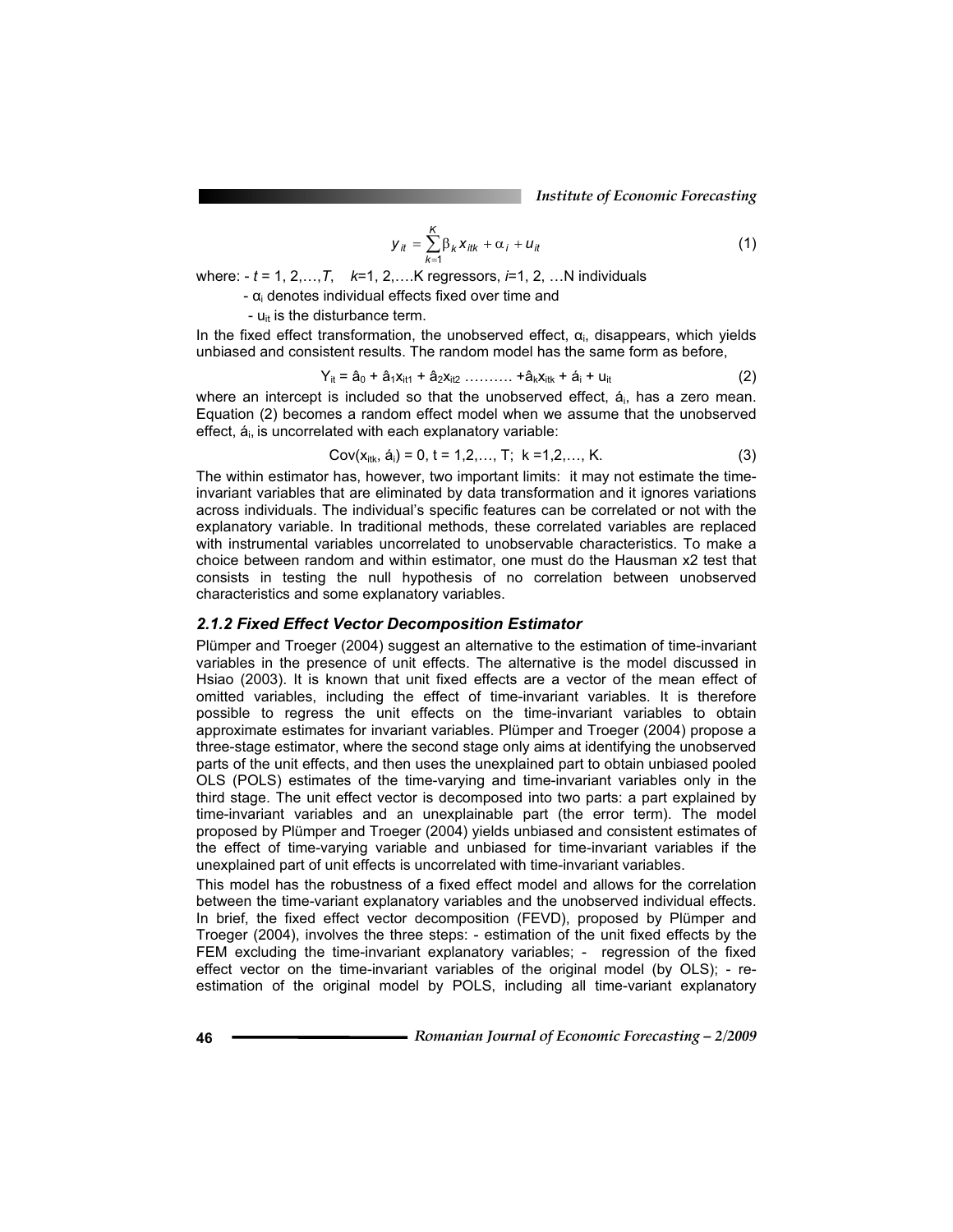variables, time-invariant variables and the unexplained part of the fixed effect vector. At least in theory, this method has three obvious advantages (see Plümper and Troeger, 2004):

a) the fixed effect vector decomposition does not require prior knowledge of the correlation between time-variant explanatory variables and unit specific effects;

b) the estimator relies on the robustness of the within-transformation and does not need to meet the orthogonality assumptions (for time-variant variables) of random effects;

c) the FEVD estimator maintains the efficiency of POLS.

Essentially, FEVD produces unbiased estimates of time-varying variables, regardless of whether they are correlated with unit effects or not, and unbiased estimates of timeinvariant variables that are not correlated. The estimated coefficients of the timeinvariable variables correlated with unit effects, however, suffer from omitted variable bias. To summarize, FEVD produces less biased and more efficient coefficients. The main advantages of FEVD come from its lack of bias in estimating the coefficients of time-variant variables that are correlated with unit-effects.

#### *2.2 Model specification and data*

The specification retained to characterize the FDI inflows between CEEC-4 and the 17 main FDI investors is :

$$
Ln(Inflows_{ijt}) = \beta_0 + \beta_1 ln(PIB_{it}) + \beta_2 ln(PIB_{jt}) + \beta_3 ln(DIST_{ij}) + \beta_4 ln(DPIBT_{ijt}) + + \beta_5 STP_{it} + \beta_6 REF_{it} + \beta_7 CSU_{ijt} + B_8 ln(TCR_{ijt}) + \theta_t + \epsilon_{ijt}
$$
 (4)

where: -  $\beta_0$  is the intercept;

-  $\theta_t$  is a time specific effect (t = 1,.....T);

-  $\varepsilon_{\text{it}}$  is the idiosyncratic error, which is assumed to be normally distributed with a zero mean and a constant variance for all observations and to be uncorrelated.

As regards the dependent variable, we use the logarithm of the inflows of FDI in host country (CEE country) from home country (OECD countries).

The data used concerns a 16-year period (from 1990 to 2005), and covers a sample of main seventeen investor countries (Austria, Belgium-Luxemburg, Denmark, the United Kingdom, Finland, France, Germany, Greece, the Netherlands, Italy, Portugal, Spain, Sweden, Canada, Japan, Switzerland and the United States of America) as FDI exporters and Romania, Poland, Hungary and Bulgaria as FDI importers. Data are organized in a panel with two dimensions (country pairs and year). Data are taken from several well-known international databases, as following:

**Inflows**<sub>iif</sub> denotes the inflows of FDI in host country i from home country j at time t with  $i \neq j$  (source : UNCTAD database);

**GDP<sub>it</sub>** and GDP<sub>it</sub> represent the Gross Domestic Product of country i and country j at time t and measure the size of the importing country, and the potential supply of the FDI exporting country, respectively (source: CHELEM - French CEPII database);

Dist<sub>ij</sub> represents the distance between two countries, as proxy for resistance to FDI transactional costs (source: CHELEM - French CEPII database);

*Romanian Journal of Economic Forecasting – 2/2009* **<sup>47</sup>**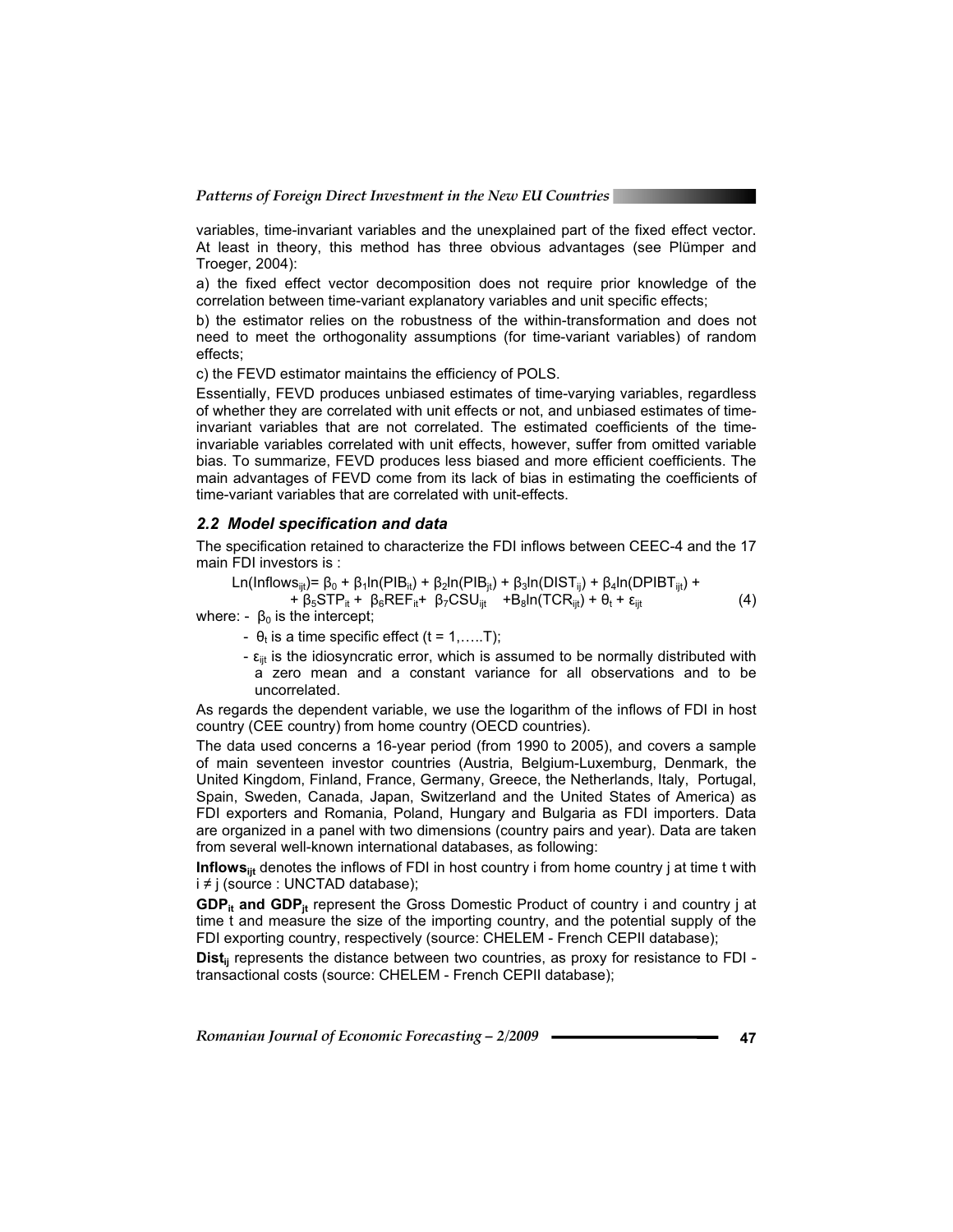**Accijt** is a dummy variable that equals one if country i and country j have signed the European Free Trade Agreement, and zero otherwise;

**DPIBT**<sub>ijt</sub> is the difference of GDP per capita between partners and is a proxy of economic distance (source: CHELEM - French CEPII data base);

**STP**<sub>it</sub> is a dummy variable equal to one if host country has political stability and zero otherwise;

**REF<sub>it</sub>** is the reform progress index (source: BERD structural indicators);

**CSUijt** denotes the average hourly labor costs ratio between country i and country j at time t (source EUROSTAT database);

**TCR**<sub>ijt</sub> is the real exchange rate, which indicates the price competitiveness;

$$
TCR_{ijt} = TCN_{ijt} \times P_{it} / P_{jt}
$$
 (5)

where: TCNijt is the real exchange rate (CHELEM - French CEPII data base) -  $P_{it}$  ( $P_{it}$ ) is the consumer price index (WORLD BANK – World Tables).

#### *2.3 Empirical results*

We apply different panel data estimation methods, such as Fixed Effect Model, Random Effect Model and Fixed Effect Vector Decomposition. The results of FEM, REM, FEVD estimations are presented in Appendix for the whole sample (FEM column 1, REM - column 2, and FEVD - column 3). We use these panel data techniques to control heterogeneity, due to a possible correlation between some explanatory variables and unobserved characteristics in order to avoid getting biased results.

The coefficients are statistically significant and have the expected signs in accordance with the gravity model: a positive effect of variables such as country size, difference in GDP per capita, the association agreement, political stability and reform progress of FDI flows and a negative impact of geographical distance, average hourly labor costs ratio and real exchange rate.

The robustness of the estimators obtained is very important, because it allows us to quantify better the impact of variables upon the FDI inflows. That is why we use here a panel data approach, which permits to identify a country's bilateral specific effects and to isolate them.

Since we have used logs of data, the heteroscedasticity is eliminated or considerably reduced. Moreover, for FEVD we used robust option.

Using a correlation matrix, we do not find that the predictor variables are highly correlated.

A comparison between the estimation leads to the following conclusion. The estimated coefficients of the FEM are different from those obtained with the REM, which can be explained through a correlation between some explanatory variables and the bilateral specific effect. Moreover, the calculated statistics of the Hausman test (chi2=53.26, Prob>chi2=0.00) reject the null assumption of the absence of a correlation between the individual effects and some explanatory variables. In this case, the random estimate is biased and the fixed effects model is preferred. Using FEVD method, we obtain coefficients similar to FEM, and we have also emphasized the importance of time-invariant variables, and their important impact on FDI inflows. These results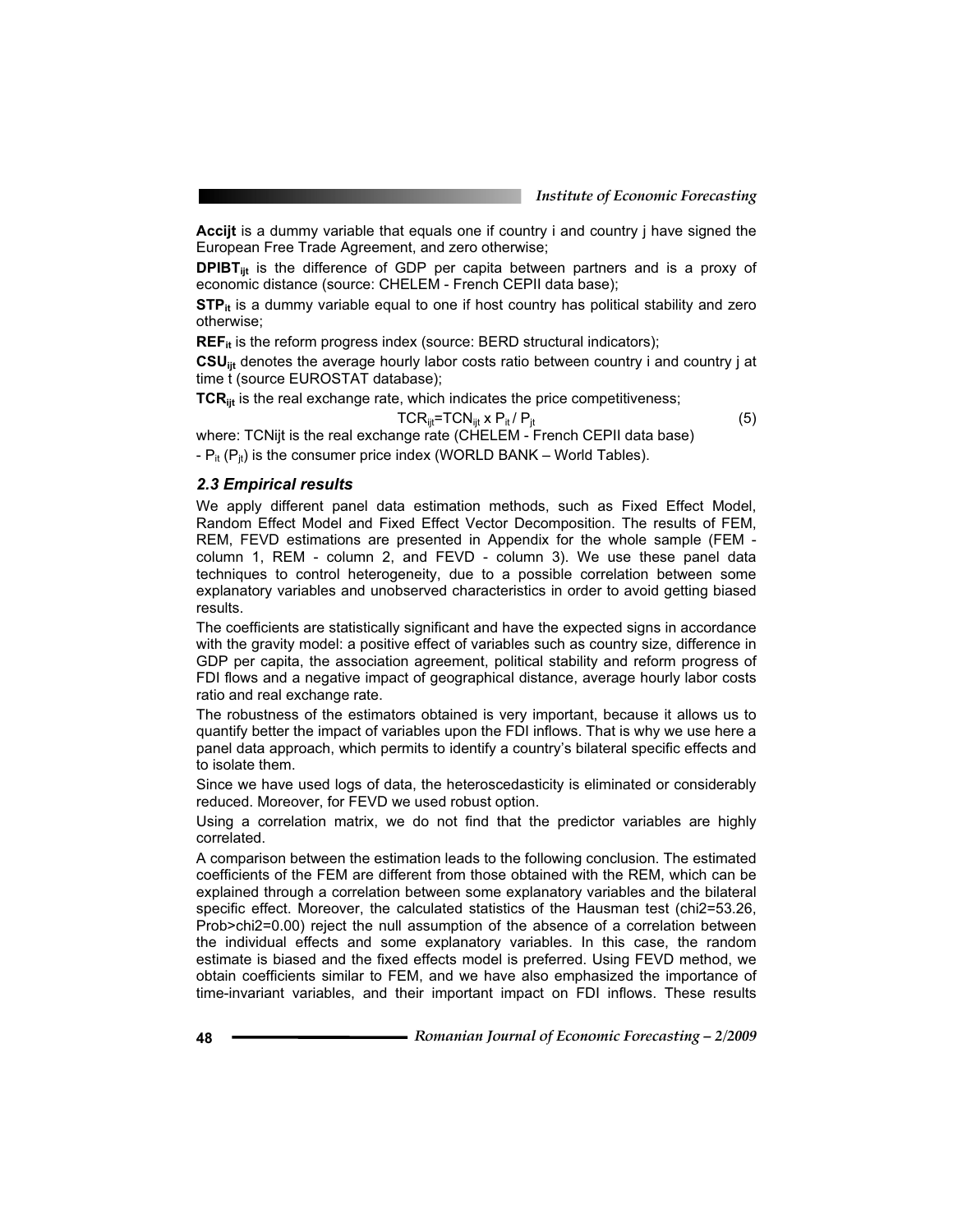highlight how controlling unobserved heterogeneity in gravity models can avoid overestimating the effects of variables on the FDI volume.

## **3. Conclusion**

This paper tested some hypotheses found in the literature related to the FDI inflow patterns. The particular contribution is that these issues are examined within the particular economic and political context of the CEE countries, currently EU members. The literature suggests that country size, difference in GDP per capita, the association agreement, political stability, reform progress, geographical distance, average hourly labor costs ratios and real exchange rate may be important drivers that can influence the FDI inflow patterns. Our findings generally support the literature. The empirical results enable us to draw the following conclusions.

The use of the panel econometric method in empirical analysis of FDI inflows is convenient, because it permits us to control the individual heterogeneity in order to avoid biased results. As it is widely known, the time-series and cross-sections not controlling heterogeneity run the risk of obtaining biased results (Baltagi, 2001). Since we deal in our study with a small sample, the FEVD is the most reliable technique for our gravity model estimation. The estimated method highlights the significant impact of invariant time variable as a barrier to FDI inflows.

The difference in labour costs between the centre and the periphery is the source of potential gain, which encourages the firms to invest. Firm investors are labourintensive sectors, where they have a comparative disadvantage in their country of origin and a comparative advantage in the host country. On the other hand, the market size of the new members has attracted market seeking investment, generally in services (trade, and financial)<sup>4</sup>. In conclusion, our model emphasizes a divergent tendency of activities. The economic distance stimulates the firms to relocate laborintensive sectors on the periphery.

Also, we find that institutions matter. In particular, our results point out to political stability and reform progress as important determinants of FDI inflows. These results are encouraging in the sense that efforts towards increasing the quality of institutions may help the CEEC-4 countries to receive more FDI, hence help them to catch up, independently of the indirect impact of higher GDP per capita. The orders of magnitude found in the paper are large, meaning that moving from a low level to a high level of institutional quality could have significant impact on the FDI inflow.

# **References**

- Albu L.L. (2008), "Trends in structural changes and convergence in EU", *Romanian Journal of Economic Forecasting, 9*(1): 91-101.
- Baier, S.L., Bergstrand, J.H. (2007), "Do free trade agreements actually increase members' international trade?", *Journal of International Economics*, 71: 72-95.

*Romanian Journal of Economic Forecasting – 2/2009* **———————————————————49** 

 $\overline{a}$ 

*<sup>4</sup> In Eastern European countries' FDI in services (trade, financial, etc) represent 51%).*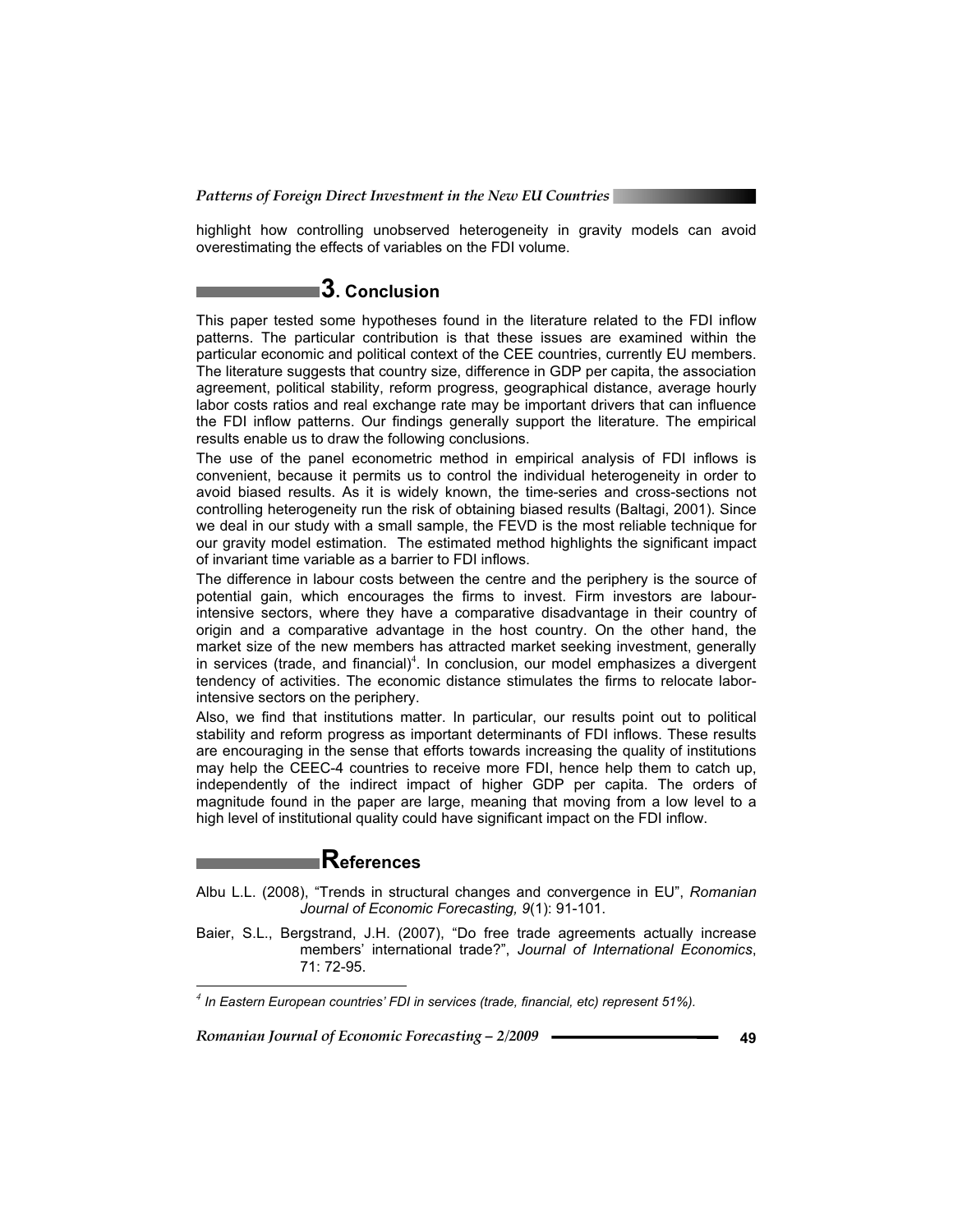- Borenstein E., J. de Gredotio, J. Loo, (1998), "How does foreign direct investment affect economic growth?", *Journal of International Economics*, 45: 115-135.
- Bos J.W.B. and M. Van de Laar, (2004), Explaining Foreign Direct Investment in Central and Eastern Europe : An Extended Gravity Approach, Utrecht School of Economics, working paper.
- De Mello, L. R. (1999), "Foreign Direct Investment-Led Growth: Evidence from Time Series and Panel Data", *Oxford Economic Papers*, 51.
- Dunning, J. H. (1977), "Trade, location of economic activity and the MNE: A search for an eclectic approach", in B. Ohlin, P. Hesselborn & P M. Wijkman, (eds), *The international allocation of economic activity: Proceedings of a Nobel symposium*, London: Macmillan, pp. 395-418.
- Dunning, J.H. (1981), International Production and the Multinational Enterprise, George Allen and Unwin, London.
- Egger P. (2000), "A note on the Proper Econometric Specification of the Gravity Equation", *Economics Letters*, Vol. 66: 25-31.
- Egger, P. and M. Pfaffermayr, (2002), *The Pure Effect of European Integration on Intra-EU Core and Periphery Trade*, University of Innsbruck Working Papers in Economics 2002/1.
- Egger, P., Pfaffermayr, M. (2003), "The proper panel econometric specification of the gravity equation: A three-way model with bilateral interaction effects", *Empirical Economics*, 28: 571-580.
- Egger P. et M. Pfaffermayr, *The Pure Effects of European Integration on Intra-EU Core and Periphery Trade*, Working Papers in Economics, University of Innsbruck, 2004.
- Hausman J.A. and Taylor, W.E. (1981), "Panel Data and Unobservable Individual Effects", *Econometrica*, 49:1377-1398.
- Hsiao, (2003), *Analysis of Panel Data*, 2nd edition, Cambridge University Press, Ch. 4,1-4.6.
- Matyas, L. (1997), "Proper Econometric Specification of the Gravity Model", *The World Economies*, 20 (3): 363-368.
- Krugman P. (1991), *Geography and Trade*, MIT Press.
- Plumper, T. and V. Troeger, (2004), The Estimation of Time-Invariant Variables in Panel Analysis with Unit Fixed Effects, Konstanz University.
- Rault C., Sova R., Sova A. (2008), "Modeling international trade flows between CEEC and OECD countries", *Applied Economics Letters*, pp 1–8.
- Wooldridge, J.H. (2002), *Econometric Analysis of Cross Section and Panel Data*, 2nd Edition Books, The MIT Press Cambridge, Massachusetts, London, UK.
- **<sup>50</sup>***Romanian Journal of Economic Forecasting 2/2009*